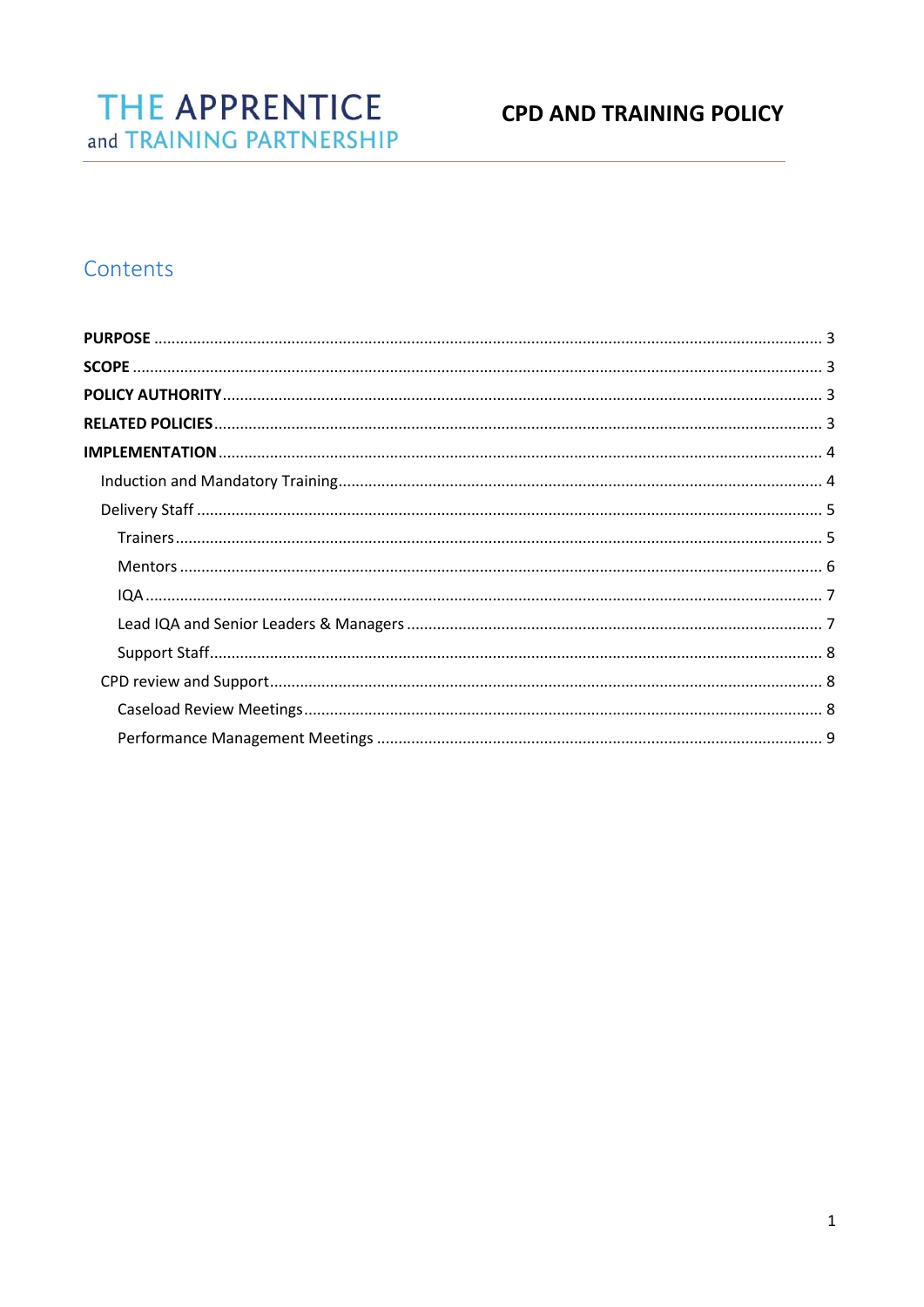| <b>Version Control</b> |               |               |                                                            |  |  |
|------------------------|---------------|---------------|------------------------------------------------------------|--|--|
| <b>Version</b>         | <b>Date</b>   | <b>Editor</b> | <b>Comments</b>                                            |  |  |
| V <sub>1</sub>         | June 2019     | Katie Fowler  | RoATP refresh (Version<br>control not used before<br>this) |  |  |
| V2                     | November 2020 | Katie Fowler  | Annual review                                              |  |  |
| V3                     | January 2022  | Katie Fowler  | Delayed annual review<br>(Ofsted)                          |  |  |

| <b>Summary of Changes</b> |        |  |  |
|---------------------------|--------|--|--|
| Page number               | Change |  |  |
| No key changes of note    |        |  |  |
|                           |        |  |  |
|                           |        |  |  |
|                           |        |  |  |
|                           |        |  |  |
|                           |        |  |  |
|                           |        |  |  |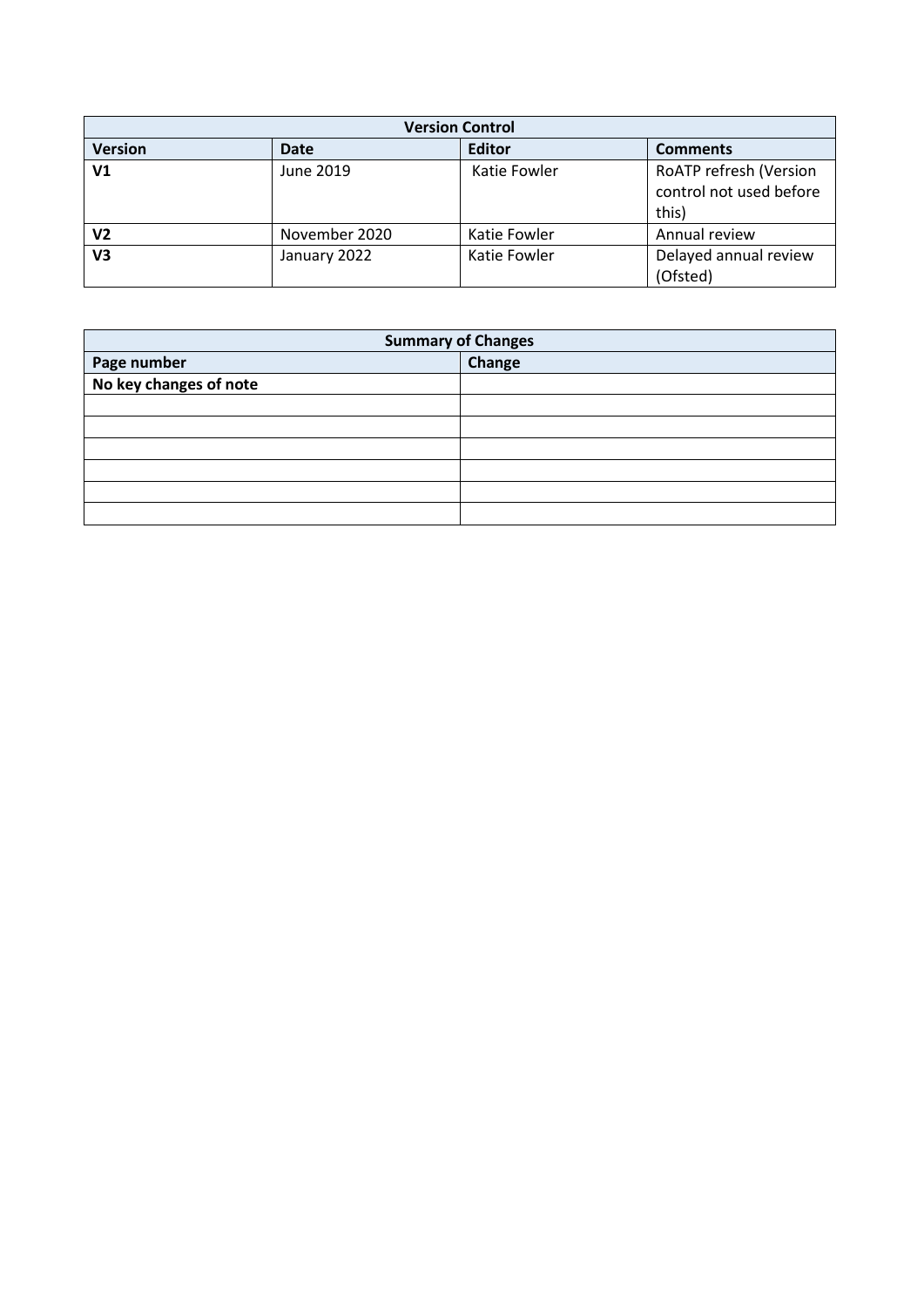# <span id="page-2-0"></span>PURPOSE

Continuing Professional Development [CPD] is defined as any learning activity which helps to develop or maintain knowledge, for the purpose of maintaining a high standard of professional practice. CPD can be technical or non-technical.

The Apprentice and Training Partnership ["The ATP"] aims to develop staff through exceptional vocational and educational expertise in order to support our vision for learner outcomes through high quality apprenticeship training and skills development.

Carrying out (and recording) CPD forms a crucial part of our obligation as staff and leadership to maintain and develop knowledge and skills relevant to our role (both educational and vocational); to continuously improve our provision of teaching and learning for learners, our organisation in general and personally improve ourselves.

As part of quality assurance and continuous improvement, we will support staff to achieve additional and higher-level qualifications from their starting point if this is relevant to their CPD plan.

#### <span id="page-2-1"></span>**SCOPE**

This policy applies to The ATP as an organisation and its employees and is intended to serve both employees and all those served by The ATP.

#### <span id="page-2-2"></span>POLICY AUTHORITY

The CPD policy has been set out by the Board of Directors. Responsibility for the implementation of the policy lies with the Operating Director.

This policy will be reviewed by Board of Directors annually.

#### <span id="page-2-3"></span>RELATED POLICIES

This policy should be read in conjunction with:

- Quality Assurance Plan [QAP]
- Equality and Diversity Policy
- Safeguarding including Prevent and IT Use Policy
- Professional Standards for Teachers and Trainers in Further Education, 2014

<https://www.et-foundation.co.uk/supporting/support-practitioners/professional-standards/>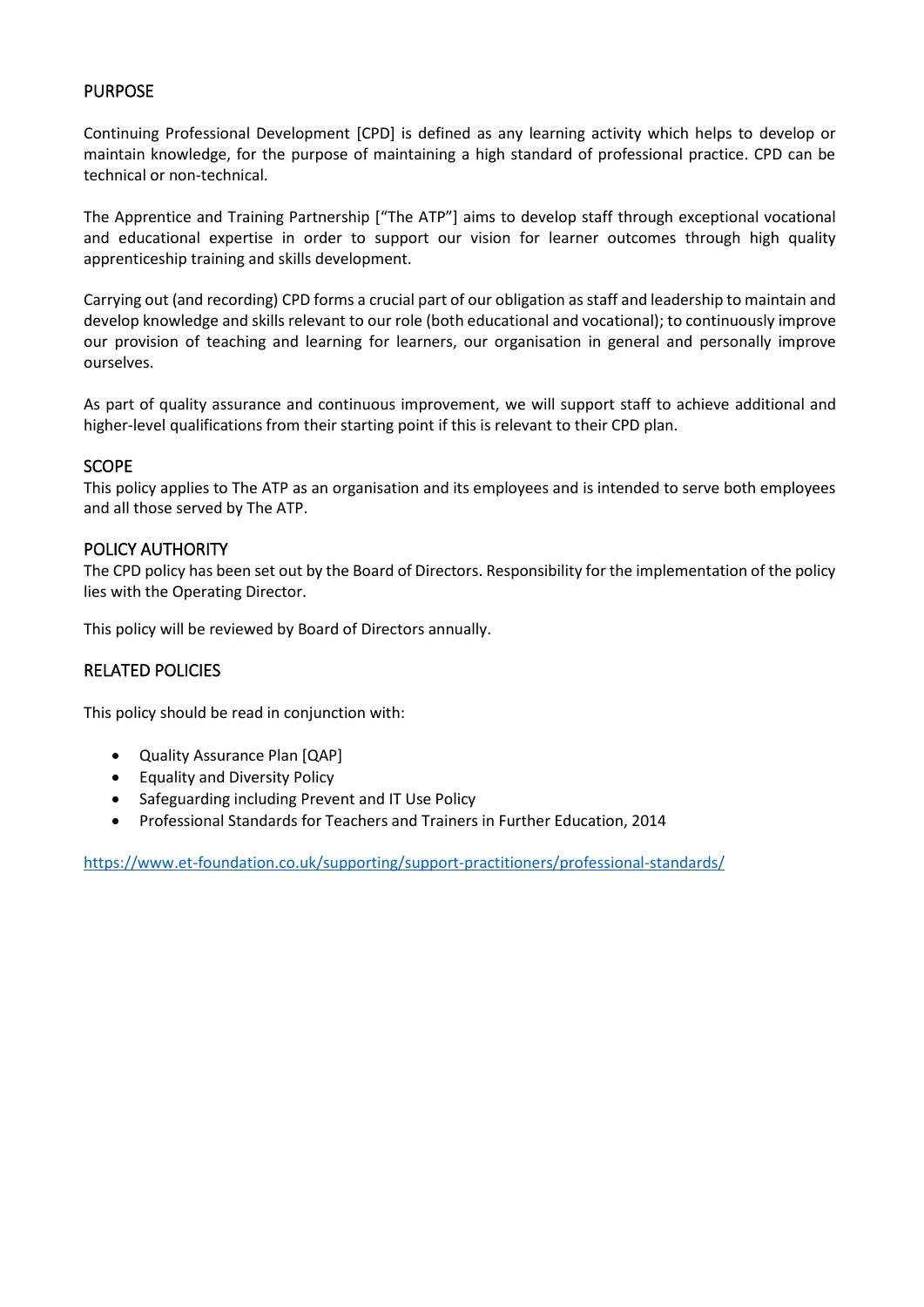### <span id="page-3-0"></span>IMPLEMENTATION

# <span id="page-3-1"></span>Induction and Mandatory Training

A Training Needs Analysis [TNA] is conducted as part of the interview process for all new staff. During the TNA the following is reviewed:

- Qualification's verification
- Membership's verification
- Professional status verification

A personalised CPD plan is formed as part of the candidate offer of employment, should this be relevant, to include:

- Sector skills development
- Teaching and training development

During induction ATP policies and procedures are reviewed with all staff. Mandatory training is set for all new employees, based on their role. This is set through the staff CPD modules on OneFile to include as a minimum:

- 1. Safeguarding including FGM
- 2. Prevent & Channel Awareness
- 3. Health and Safety
- 4. Equality and Diversity

This can be a combination of the selection below and face to face training delivered by Senior ATP staff:

| <b>Equality and Diversity</b>                                    |  |  |  |
|------------------------------------------------------------------|--|--|--|
| https://www.foundationonline.org.uk/                             |  |  |  |
| Fundamentals of H&S in the workplace                             |  |  |  |
| https://alison.com/courses/health-and-safety                     |  |  |  |
| Teaching and Learning - Professional Standards Self-Assessment   |  |  |  |
| https://www.foundationonline.org.uk/                             |  |  |  |
| Safeguarding for Practitioners                                   |  |  |  |
| https://www.foundationonline.org.uk/                             |  |  |  |
| <b>Prevent for Practitioners</b>                                 |  |  |  |
| https://www.foundationonline.org.uk/                             |  |  |  |
| <b>Channel Awareness</b>                                         |  |  |  |
| https://www.elearning.prevent.homeoffice.gov.uk/channelawareness |  |  |  |
| <b>FGM</b>                                                       |  |  |  |
| https://www.fgmelearning.co.uk/                                  |  |  |  |
| Home Office Prevent Training                                     |  |  |  |
| https://www.elearning.prevent.homeoffice.gov.uk/channelawareness |  |  |  |
| <b>Prevent Referrals</b>                                         |  |  |  |
| https://www.elearning.prevent.homeoffice.gov.uk/preventreferrals |  |  |  |
| <b>ACAS</b>                                                      |  |  |  |
| Bully and Harassment - online course                             |  |  |  |
| https://elearning.acas.org.uk/index.php                          |  |  |  |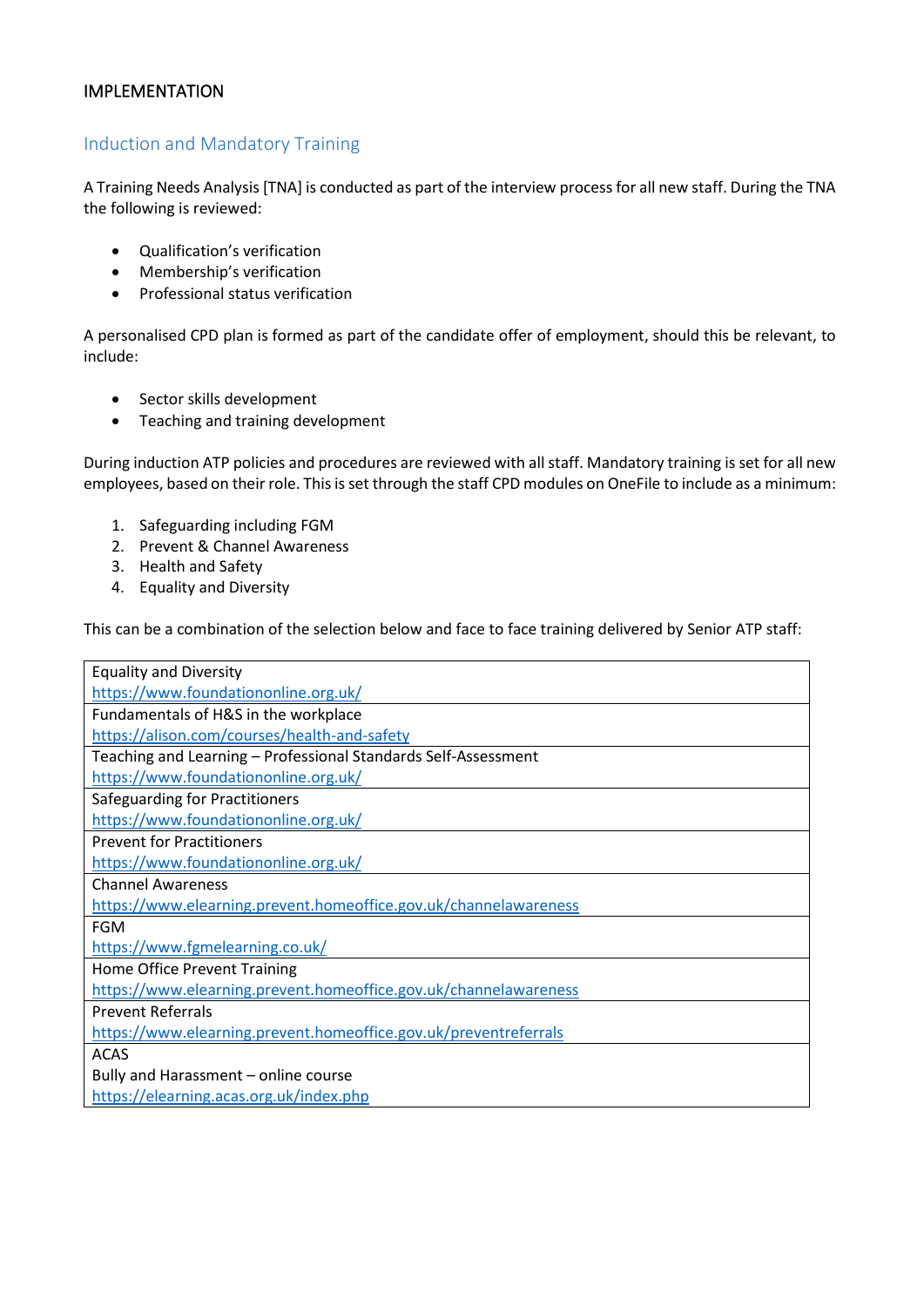SIDE BY SIDE Training for

- Radicalisation and Extremism
- Staying safe online
- What can you trust?
- British Values

<https://www.etflearners.org.uk/>

# <span id="page-4-0"></span>Delivery Staff

All delivery staff receive a minimum CPD allowance of 40 hours / 5 days CPD per year. 2 days minimum must be relevant to maintaining high levels of sector expertise. Additional CPD may be requested by Internal Quality Manager.

These should be arranged with the Internal Quality Assurance Manager or Operating Director.

CPD training requests must be relevant to programmes delivered and job role and /or specific career development plans agreed.

Anything required for the staff job role is classed as mandatory, however, additional CPD is required for the development of sector industry and subject area knowledge.

Below is a list of the mandatory training required by job role.

# <span id="page-4-1"></span>**Trainers**

*Sector Skills Development:* 

- 1. Trainers will be required to be members of sector and industry specific bodies, such as:
- CMI
- BCS
- APM

This will be established with all staff during induction.

Benefits of membership:

- Improvement of sector and industry knowledge through:
	- o Attendance at CPD events and updates
	- o Developments in technologies and innovations
	- o Networking with other industry professionals
	- o Access to industry specific mentors

All staff are expected to follow the code of conduct for all sector bodies.

- 2. Trainers will be required to hold qualifications in the areas being taught, to at least the same level unless prohibited by the awarding body.
- 3. Trainers will receive a CPD and development plan, specific to performance, that will be reviewed with the IQA during caseload review meetings

*Teaching and Training Development:*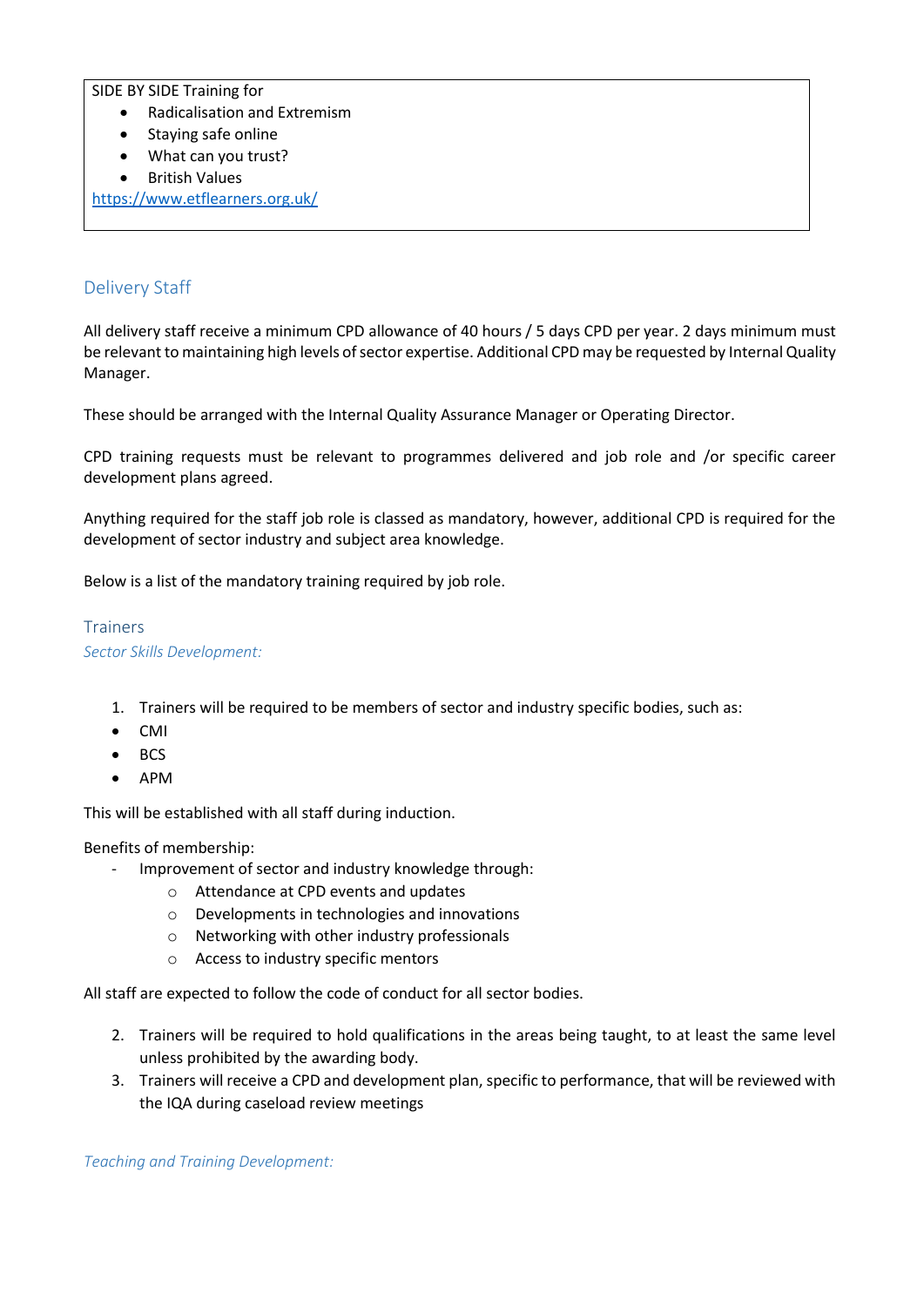- 1. Trainers will be required to achieve, or work towards the following qualifications:
- Level 3 (minimum) Education and Training Qualification
- 2. Trainers will be required to be members or affiliate members of teaching and training specific bodies, such as:
- Society of Education and Training

All staff are expected to follow the Professional Standards for Teachers and Trainers in Further Education, 2014.

<https://www.et-foundation.co.uk/supporting/support-practitioners/professional-standards/>

# *Other Training (not exhaustive):*

Other training will be allocated as required based on individual and business needs.

# <span id="page-5-0"></span>Mentors

# *Sector Skills Development:*

- 1. Mentors will be required to be members of sector and industry specific bodies, such as:
- CMI
- BCS
- APM

This will be established with all staff during induction.

#### Benefits of membership:

- Improvement of sector and industry knowledge through:
	- o Attendance at CPD events and updates
	- o Developments in technologies and innovations
	- o Networking with other industry professionals
	- o Access to industry specific mentors

All staff are expected to follow the code of conduct for all sector bodies.

- 2. Mentors will be required to hold relevant knowledge and experience in the areas being taught, to at least the same level unless prohibited by the awarding body.
- 3. Mentors will receive a CPD and development plan, specific to performance, that will be reviewed with the IQA during caseload review meetings. This may include industry specific qualifications to upskill or stay relevant with industry standards.

#### *Teaching and Training Development:*

- 1. Mentors may be required to achieve or work towards the following qualifications:
	- Level 3 (minimum) Education and Training Qualification
	- Level 3 Certificate in Assessing Vocational Achievement / Coaching and Mentoring
- 2. Mentors will be required to be members or affiliate members of teaching and training specific bodies, such as:
	- Society of Education and Training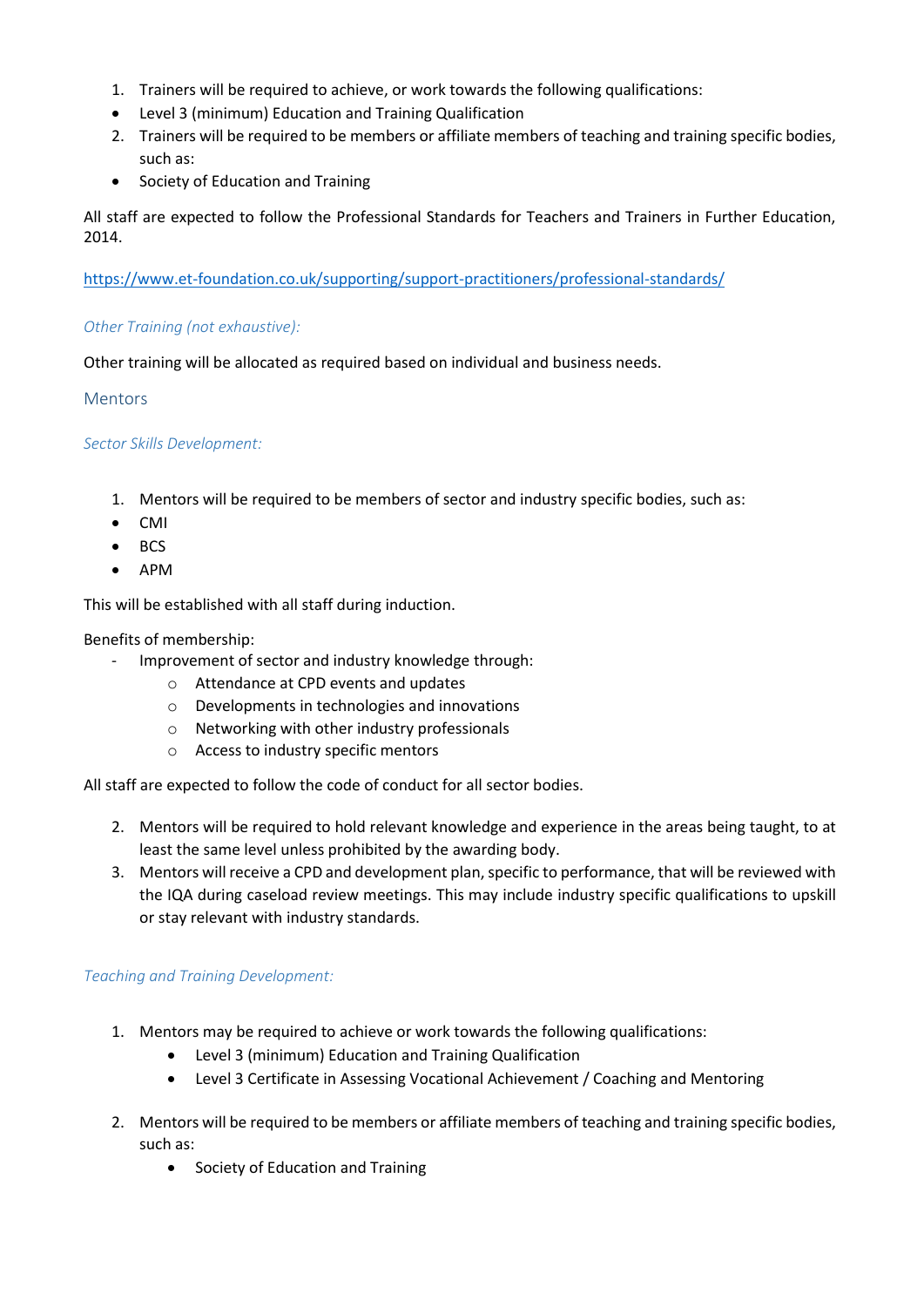All staff are expected to follow the Professional Standards for Teachers and Trainers in Further Education, 2014.

<https://www.et-foundation.co.uk/supporting/support-practitioners/professional-standards/>

# *Other Training (not exhaustive):*

Other training will be allocated as required based on individual and business needs.

<span id="page-6-0"></span>IQA

#### *Sector Skills Development:*

- 1. IQAs will be required to be members of sector and industry specific bodies, such as:
- CMI
- BCS
- APM

This will be established with all staff during induction.

Benefits of membership:

- Improvement of sector and industry knowledge through:
	- o Attendance at CPD events and updates
	- o Developments in technologies and innovations
	- o Networking with other industry professionals
	- o Access to industry specific mentors

All staff are expected to follow the code of conduct for all sector bodies.

1. IQAs will receive a CPD and development plan, specific to performance, that will be reviewed with their manager during performance review meetings

#### *Teaching and Training Development:*

- 1. IQA may be required to achieve or work towards the following qualifications:
	- Level 4 Internal Quality Assurance
- 2. IQAs may be required to be members or affiliate members of teaching and training specific bodies, such as:
	- Society of Education and Training

All staff are expected to follow the Professional Standards for Teachers and Trainers in Further Education, 2014.

<https://www.et-foundation.co.uk/supporting/support-practitioners/professional-standards/>

#### *Other Training (not exhaustive):*

Other training will be allocated as required based on individual and business needs.

<span id="page-6-1"></span>Lead IQA and Senior Leaders & Managers

- 1. All senior leaders and managers will be required to understand and translate:
	- Equality and Diversity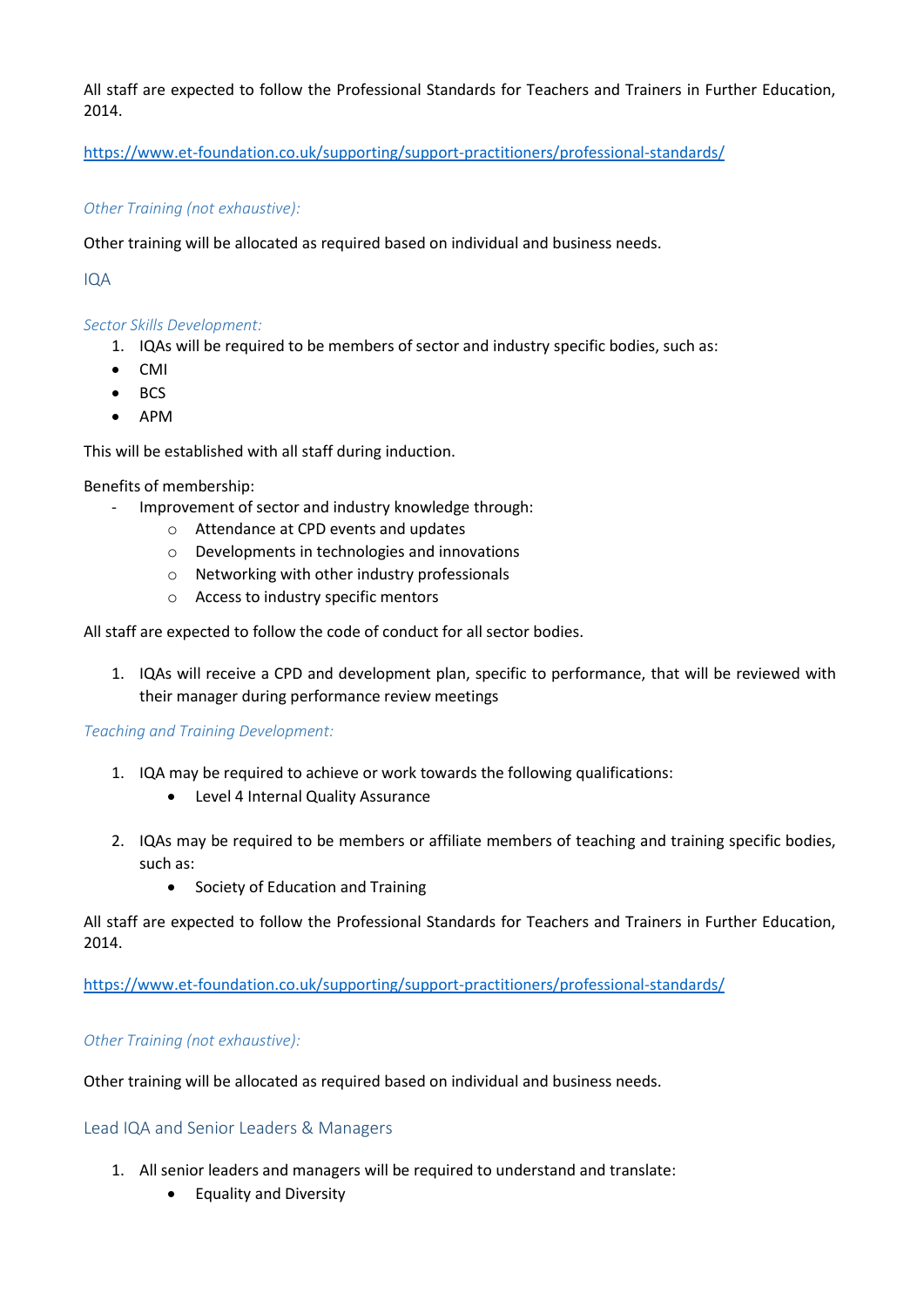- Prevent
- 2. All senior leaders and managers should be working towards qualifications in leadership and management.
- 3. Quality nominee will be required to attend Ofsted quality nominee training

# <span id="page-7-0"></span>Support Staff

Support staff will be supported in their CPD and may complete some of the following courses to support their role:

#### **Employer and Learner Engagement Staff**

- 1. Level 3 Information, Advice and Guidance
- 2. Level 2 English
- 3. Level 2 Maths
- 4. Level 2 ICT
- 5. Level 2 Equality and Diversity
- 6. Level 2 Safeguarding

# **Administration and Business Support**

- 1. Level 2 Information, Advice and Guidance
- 2. Level 2 English
- 3. Level 2 Maths
- 4. Level 2 ICT
- 5. Level 2 Equality and Diversity
- 6. Level 2 Safeguarding

All support staff will receive training to support their role which could include training such as:

- ESFA / Funding and compliance training
- Ofsted training
- Microsoft Office training

#### <span id="page-7-1"></span>CPD review and Support

#### <span id="page-7-2"></span>Caseload Review Meetings

All staff are required to maintain their CPD logs which will be reviewed during caseload review meetings. The Internal Quality Assurance Manager will conduct caseload review meetings with all trainers and mentors. Trainers and mentors will be reviewed separately.

The caseload review will cover the following as a minimum (but not exhaustive):

- CPD and development activities (CPD logs maintained and accurate)
- OTLA feedback
- Exam pass rates and achievement
- Assessment appeals and complaints
- Learner interview and survey feedback
- IQA feedback from sampling activities
- Feedback on teaching resources and delivery plans
- Feedback on embedding pastoral, English, maths and ICT
- Learner progress
- Assessor quality improvement plan
- Learner management issues